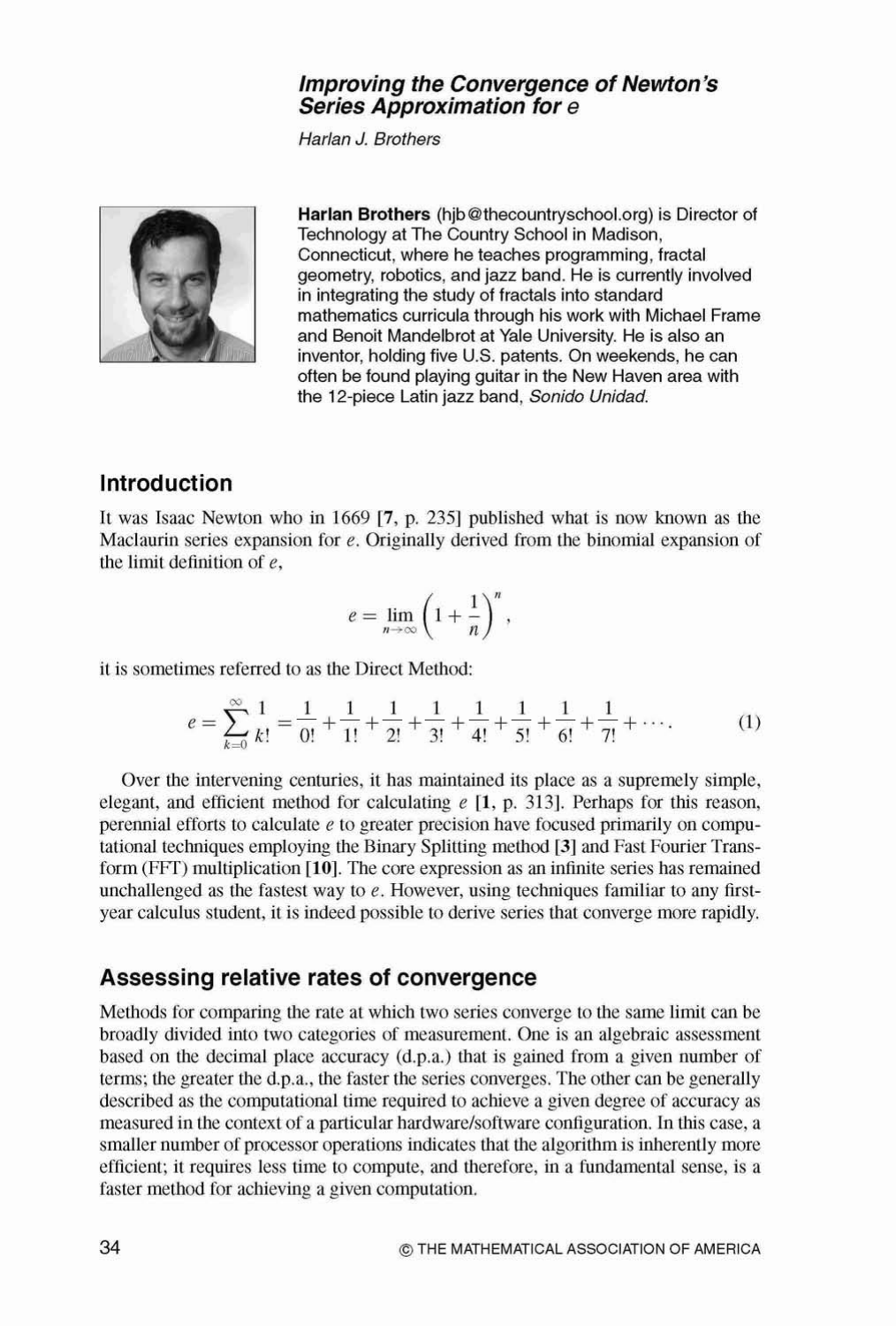Most of the new series that follow are faster than (1) from the algebraic standpoint. To the extent tested, they also appear to be faster in the computational sense [8]. However, since the rigorous assessment of computational efficiency (also known as "runtime cost") requires familiarity with theoretical computer science, this paper will rely for the most part on the comparison of decimal place accuracy based on an equivalent number of terms.

To understand how d.p.a. is derived, consider the kth partial sum,  $S_k$ , of the series in (1). The exact error is then equal to  $e - S_k$  and can be approximated by the first missing term,  $1/(k + 1)!$ . The accuracy, on the other hand, is measured by the position of the last correct decimal digit before the error appears. Since we know that the error can be represented by the  $k + 1$ st term, we also know that the last correct digit is supplied by the kth term,  $1/k!$ . If we therefore set  $1/k! = C \cdot 10^{-d}$ , for a constant, C, where  $1 < C < 10$ , and take the  $log_{10}$  of both sides, we can then solve for d to determine that for the series in (1) the d.p.a. =  $|\log_{10}(k!)|$ , where "| |" denotes the floor function. Decimal place accuracy for the new series that follow can be derived in a similar fashion.

### **Series compression**

In an effort to streamline the already spare series in  $(1)$ , this article examines ways to "compress" the existing terms. We begin by combining and simplifying pairwise so that, for example,

$$
\frac{1}{n!} + \frac{1}{(n+1)!}
$$

becomes

$$
\frac{n+2}{(n+1)!}.
$$

Because this single term now represents two terms in (1) we replace *n* with 2k and take the sum over  $k$  to obtain

$$
e = \sum_{k=0}^{\infty} \frac{2k+2}{(2k+1)!} = \frac{2}{1!} + \frac{4}{3!} + \frac{6}{5!} + \frac{8}{7!} + \frac{10}{9!} + \frac{12}{11!} + \frac{14}{13!} + \frac{16}{15!} + \cdots
$$
 (2)

Here the evaluation of 20 terms yields e accurate to 47 decimal places (d.p.a.  $=$  $\lfloor \log_{10}((2k+1)!/(2k+2)) \rfloor$ ). By comparison, the Direct Method offers 18 d.p.a. for an equal number of terms.

If instead one chooses to combine consecutive terms in which  $n$  is decreasing

$$
\frac{1}{n!} + \frac{1}{(n-1)!},
$$

these simplify to

$$
\frac{n+1}{n!}.
$$

Setting  $n = 2k$ , the resulting expression becomes

$$
e = \sum_{k=0}^{\infty} \frac{2k+1}{(2k)!} = \frac{1}{0!} + \frac{3}{2!} + \frac{5}{4!} + \frac{7}{6!} + \frac{9}{8!} + \frac{11}{10!} + \frac{13}{12!} + \frac{15}{14!} + \cdots
$$
 (3)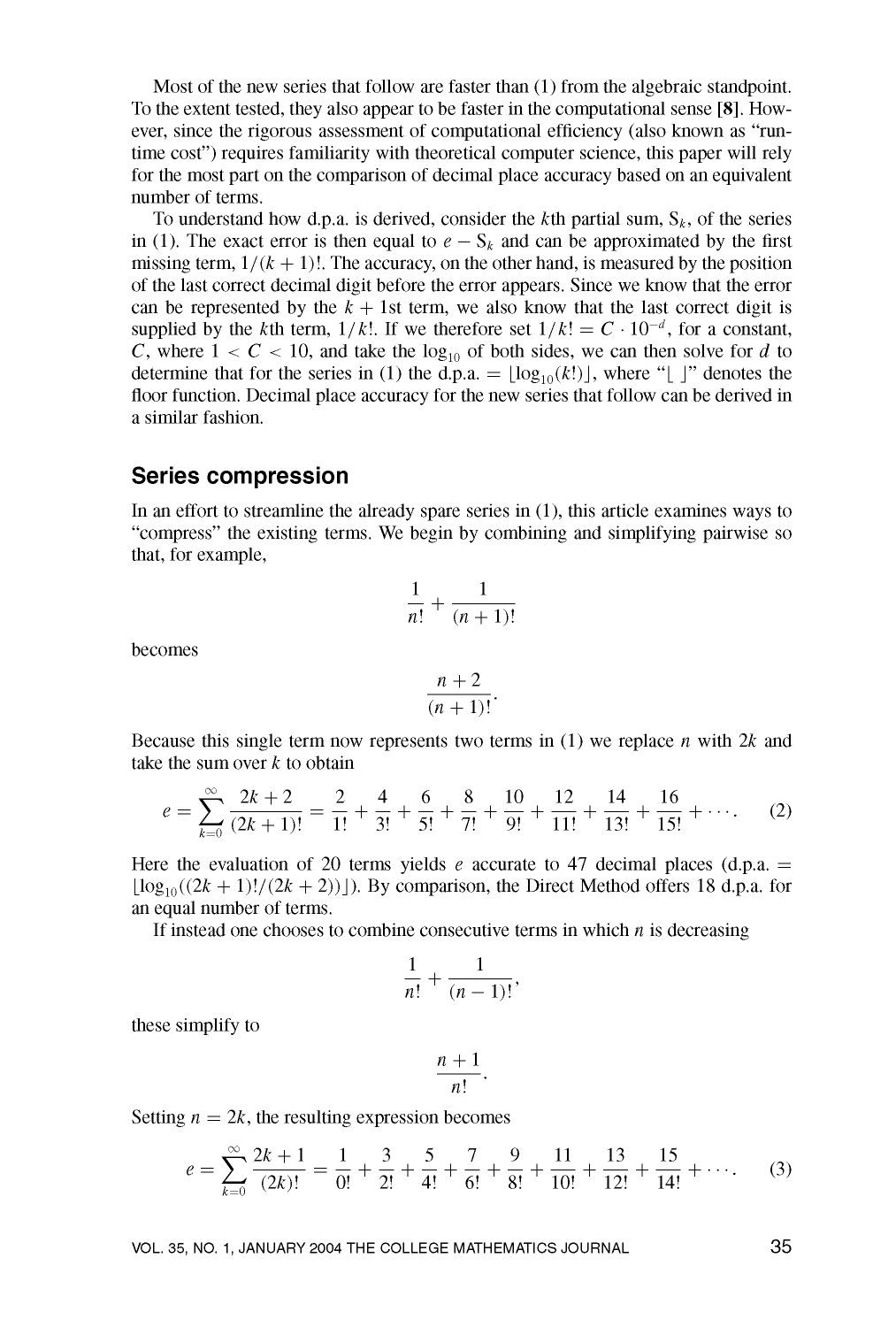Here the evaluation of 20 terms yields 46 correct digits, indicating that it is slightly less accurate than (2). The interested student may wish to derive the formula that quantifies this difference in accuracy.

Not only are the expressions in (2) and (3) aesthetically pleasing; because they trade a simple increment in the numerator to gain greater algebraic efficiency, from an optimized computational standpoint they are, to accuracies of around 200,000 decimal digits, demonstrated to be over  $50\%$  faster than the Direct Method [8]. It is important to note that comparisons such as this, which are based on custom programming, can differ widely from those obtained from computer algebra packages whose routines are not necessarily optimized for a given set of operations. For example, using the series in (2) for the computation of 10,000 digits of e, the Timing function in Mathematica indicates a 96% increase in speed over the Direct Method. While at first glance this appears impressive, it is not as accurate an indication of computational efficiency as the smaller but more realistic 53% increase obtained when the programming for the calculation of both series is optimized [8].

#### **Deriving new series**

Using a combination of compression schemes, an entire family of new and beautiful series expressions can be derived for  $e$ . For example, adding (2) and (3) yields

$$
2e = \sum_{k=0}^{\infty} \frac{k+1}{k!} = \frac{1}{0!} + \frac{2}{1!} + \frac{3}{2!} + \frac{4}{3!} + \frac{5}{4!} + \frac{6}{5!} + \frac{7}{6!} + \frac{8}{7!} + \cdots,
$$
 (4)

while dividing  $(2)$  by 2 results in

$$
\frac{e}{2} = \sum_{k=0}^{\infty} \frac{k+1}{(2k+1)!} = \frac{1}{1!} + \frac{2}{3!} + \frac{3}{5!} + \frac{4}{7!} + \frac{5}{9!} + \frac{6}{11!} + \frac{7}{13!} + \frac{8}{15!} + \cdots
$$
 (5)

Adding  $(1)$  to  $(5)$  gives us the interesting form

$$
\frac{3e}{2} = \sum_{k=0}^{\infty} \frac{(k+3)^{k \text{[mod 2]}}}{2^{k \text{[mod 2]}k!}} = \frac{1}{0!} + \frac{2}{1!} + \frac{1}{2!} + \frac{3}{3!} + \frac{1}{4!} + \frac{4}{5!} + \frac{5}{6!} + \frac{5}{7!} + \cdots, \quad (6)
$$

while repeated addition of  $(1)$  to  $(4)$  can be generalized as

$$
x \cdot e = \sum_{k=0}^{\infty} \frac{x-1+k}{k!} = \frac{x-1}{0!} + \frac{x}{1!} + \frac{x+1}{2!} + \frac{x+2}{3!} + \frac{x+3}{4!} + \frac{x+4}{5!} + \cdots,
$$
  

$$
x \in C.
$$
 (7)

The same compression technique can be also be applied to the familiar series for  $1/e$  [9],

$$
\frac{1}{e} = \sum_{k=0}^{\infty} \frac{(-1)^k}{k!} = \frac{1}{0!} - \frac{1}{1!} + \frac{1}{2!} - \frac{1}{3!} + \frac{1}{4!} - \frac{1}{5!} + \frac{1}{6!} - \frac{1}{7!} + \cdots
$$
 (8)

This approximation is easily derived from the power series for  $e^x$  [5, pp. 774–775] by setting  $x = -1$  (see equation (12)). Like (1), it offers 18 d.p.a. for 20 terms. Using compression, one can convert this alternating series to a more rapidly converging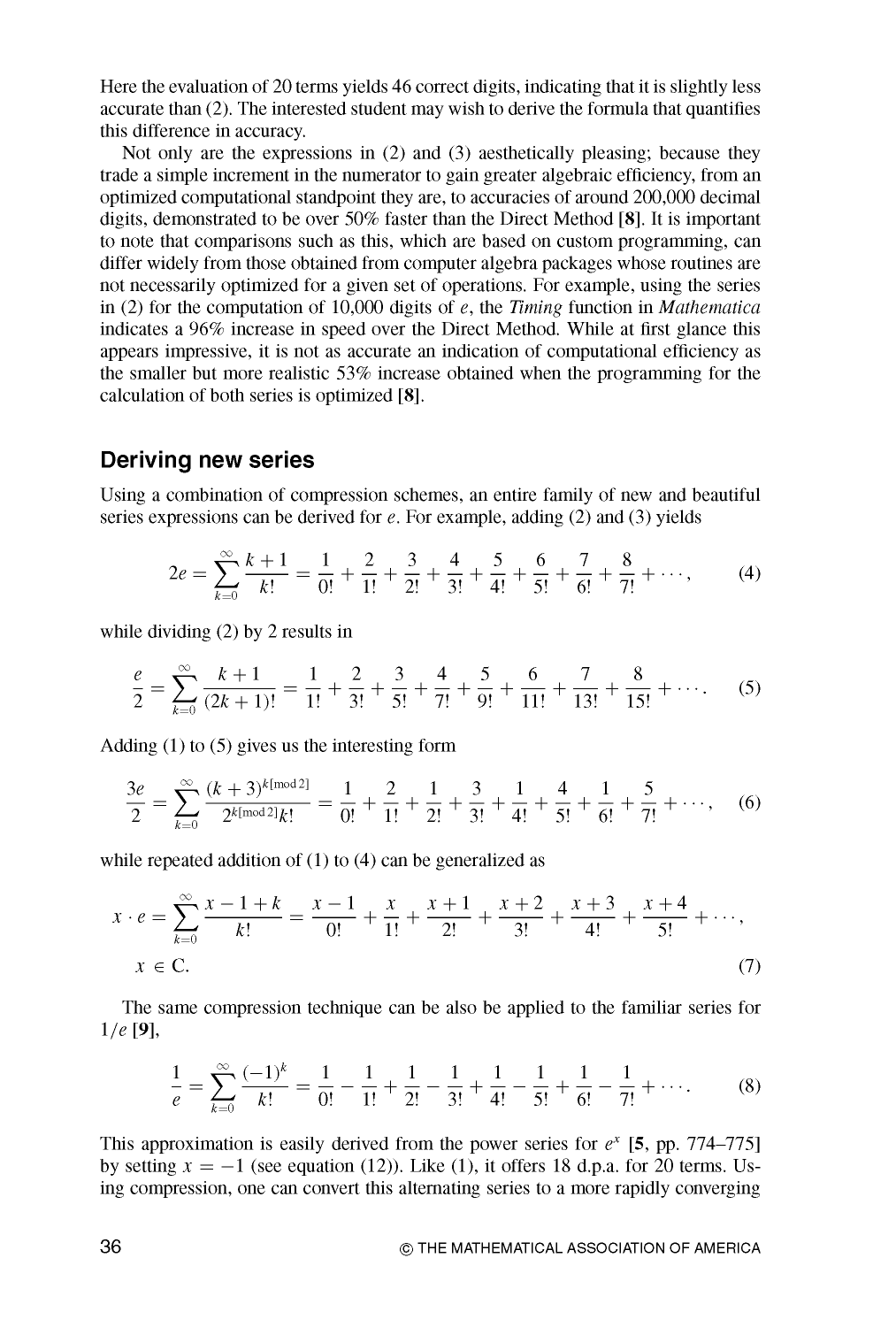monotone series.

$$
\frac{1}{e} = \sum_{k=0}^{\infty} \frac{1-2k}{(2k)!} = \frac{1}{0!} - \frac{1}{2!} - \frac{3}{4!} - \frac{5}{6!} - \frac{7}{8!} - \frac{9}{10!} - \frac{11}{12!} - \frac{13}{14!} - \cdots,
$$
 (9)

that results in 46 accurate digits for an equal number of terms.

The derivation of the following decreasing series for  $e$  is left to the reader.

$$
e = \sum_{k=0}^{\infty} \frac{3 - 4k^2}{(2k+1)!} = \frac{3}{1!} - \frac{1}{3!} - \frac{13}{5!} - \frac{33}{7!} - \frac{61}{9!} - \frac{97}{11!} - \frac{141}{13!} - \frac{193}{15!} - \cdots
$$
 (10)

Here the evaluation of 20 terms produces 47 correct digits.

For a more extensive list of similarly derived expressions involving  $e$ , see [2].

### Combining an arbitrary number of terms

There is, of course, no reason to stop at pairwise compression. For example, in a similar manner to  $(3)$ , combining

$$
\frac{1}{n!} + \frac{1}{(n-1)!} + \frac{1}{(n-2)!}
$$

and substituting  $3k$  for *n* gives

$$
e = \sum_{k=0}^{\infty} \frac{(3k)^2 + 1}{(3k)!} = \frac{1}{0!} + \frac{3^2 + 1}{3!} + \frac{6^2 + 1}{6!} + \frac{9^2 + 1}{9!} + \frac{12^2 + 1}{12!} + \frac{15^2 + 1}{15!} + \cdots,
$$
\n(11)

resulting in 78 correct digits after 20 terms.

When combining more than two terms, the reference term (that containing just  $n!$  in the denominator) can be the largest, the smallest, or any term in-between. Regardless of its position, as one combines more terms, the polynomial in the numerator of the summand increases in order to degree  $T-1$ , where T represents the total number of consecutive terms that are combined into a single term.

A simple recursion formula will generate the numerator of the summand for any value of T where, as in  $(2)$ , the terms being combined contain values of n that are sequentially increasing:

numerator<sub>T</sub> = 
$$
(n + T - 1) \cdot (numerator_{T-1}) + 1
$$
  
numerator<sub>1</sub> = 1.

Below is *Mathematica* code that takes an arbitrary number of terms, shows their compressed simplified form, the summand (with  $k$  substituted for  $n$ ), and the approximate numerical error relative to  $e$ .

```
Clear[k]; TC = 1; t = 20;
numerat[1] = 1;numerat [TC_] := numerat [TC - 1] * (n + TC - 1) + 1;denominat = (n + TC - 1)!;
summand = Together [Expand [numerat [TC]/denominat]]
expressn = summand /. n -> (TC*k)k = t; acc = Floor[N[-Log[10, expressn]]] + 15;
Print ["Error \approx ", N[E - N[Sum[expressn, {k, 0, t - 1}], acc], acc ]]
```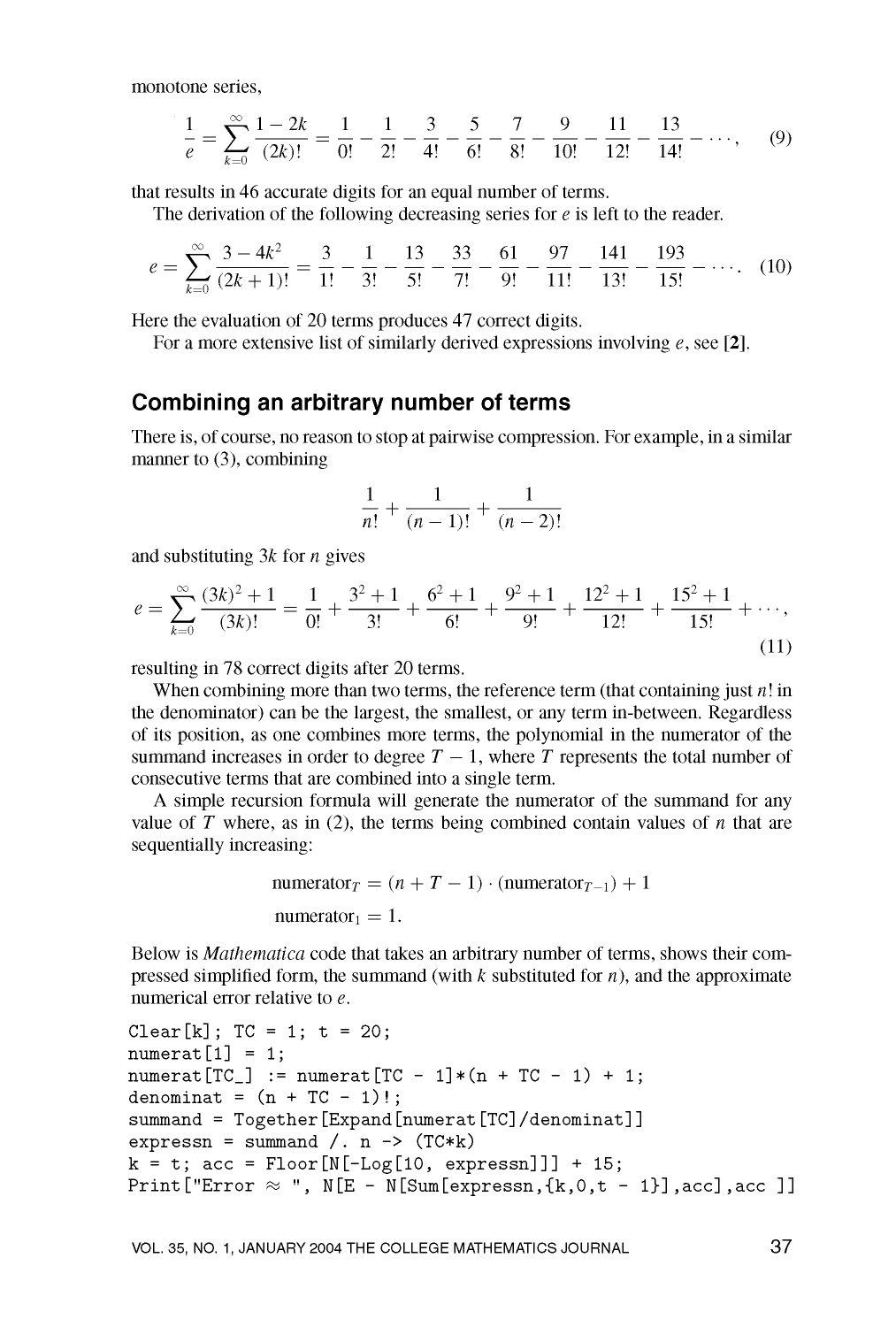Here,  $TC$  represents the number of terms in (1) to be combined into a single term of the new series while  $t$  sets the number of these new terms to be evaluated.

# Compressing  $e^x$

It was Leonhard Euler who, in his *Introductio in analysin infinitorum*, 1748, picked up where Newton left off [6, pp. 155–157]. Using the limit definition of  $e$ , he derived the power series for  $e^x$ :

$$
e^{x} = \sum_{k=0}^{\infty} \frac{x^{k}}{k!} = \frac{1}{0!} + \frac{x}{1!} + \frac{x^{2}}{2!} + \frac{x^{3}}{3!} + \frac{x^{4}}{4!} + \frac{x^{5}}{5!} + \frac{x^{6}}{6!} + \frac{x^{7}}{7!} + \cdots, \quad x \in \mathbb{R}.
$$
 (12)

As in the case of  $(1)$ , this series can be pairwise compressed to obtain

$$
e^{x} = \sum_{k=0}^{\infty} \frac{x^{(2k-1)}(x+2k)}{(2k)!} = \frac{1}{0!} + \frac{x(x+2)}{2!} + \frac{x^{3}(x+4)}{4!} + \frac{x^{5}(x+6)}{6!} + \frac{x^{7}(x+8)}{8!} + \cdots, \quad \{x \in \mathbb{R} \mid x \neq 0\}
$$
(13)

and

$$
e^{x} = \sum_{k=0}^{\infty} \frac{x^{(2k)}(x+2k+1)}{(2k+1)!} = \frac{x+1}{1!} + \frac{x^3+3x^2}{3!} + \frac{x^5+5x^4}{5!} + \frac{x^7+7x^6}{7!} + \frac{x^9+9x^8}{9!} + \cdots, \quad x \in \mathbb{R}.
$$
 (14)

It is interesting to note that, while the form of the numerators in  $(13)$  and  $(14)$  are interchangeable, when written in the form of  $(13)$  each term contains exactly one operator for addition, multiplication, division, exponentiation, and the factorial function while in the form of (14) each numerator contains both  $x^k$  and its derivative,  $kx^{k-1}$ .

Because the speed of convergence of a series is determined by the rate at which its denominators increase relative to its numerators, the convergence of these power series improves dramatically for smaller  $x$ . It is therefore possible to achieve extremely rapid convergence by employing a technique referred to as *powering* [4]. Powering consists of using small values for x and then exponentiating by  $1/x$ . If x takes the form of  $2^{-n}$ , then it is only necessary to square the result *n* consecutive times in order to approximate  $e$ .

For example, using  $x = \frac{1}{2}$  in (14) gives

$$
\sqrt{e} = \sum_{k=0}^{\infty} \frac{4k+3}{2^{(2k+1)}(2k+1)!} = \frac{3}{2 \cdot 1!} + \frac{7}{2^3 \cdot 3!} + \frac{11}{2^5 \cdot 5!} + \frac{15}{2^7 \cdot 7!} + \frac{19}{2^9 \cdot 9!} + \frac{23}{2^{11} \cdot 11!} + \cdots,
$$
\n(15)

which for 20 terms is accurate to 59 decimal places. Squaring the result gives *e*, also accurate to 59 decimal places. For  $x = \frac{1}{16}$ , the same number of terms produces 96 correct decimal places. Raising this result to the 16th power (squaring it 4 consecutive times) yields e accurate to 94 decimal places. This represents twice the d.p.a. of  $(2)$